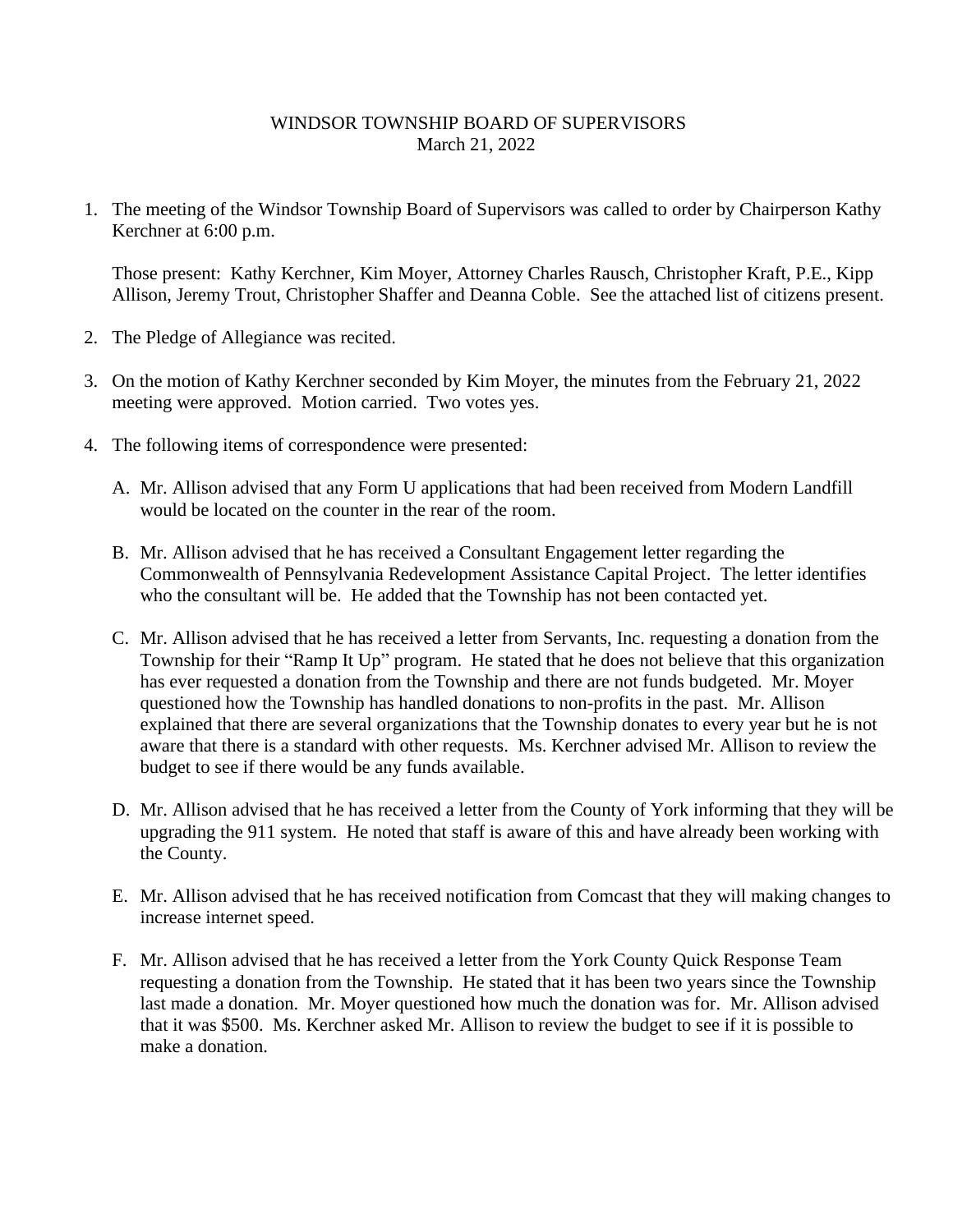Page 2 March 21, 2022

- G. Mr. Allison advised that he has received the annual report from RAYAC which provides statistics regarding housing in York and Adams County as well as a breakdown for municipalities.
- 5. Windsor Township Fire & Rescue Association Chad Arnold was present. He thanked Mr. Trout and the Highway Department for their assistance with road closings during the last storm.

Mr. Arnold stated that Winterstown Borough is requesting permission to use the Township's Knox Box key in their truck. He commented that they could be a second call for the Felton area. Mr. Allison requested to have Mr. Gingrich contact him to discuss this matter and he can address the Board.

- A. Mr. Arnold advised that the next Fire Chief's meeting will be held on April 28, 2022 at Yorkana Fire Company.
- B. Dallastown & Yoe Volunteer Firefighter's Relief Association There was no discussion.
- C. Ms. Kerchner advised that the Board has received the annual report from S.A.F.E.R.
- 6. York County Regional Police Department Chief Damon was present. He advised that he is working on the annual report. He reported that recently they were called out for a pedestrian rescue for someone who fell in the snow and was missing for several hours. He noted that it ended well.

Mr. Moyer asked how the merger has been. Chief Damon advised that it has been even better than expected.

- A. The monthly report is available for review.
- 7. Plans for Approval:
	- A. BRENT A. & MELISSA M. RAVER Preliminary/Final Land Development Plan #211001 by James R. Holley & Associates, Inc. along Camp Street – Jason Brenneman with James R. Holley & Associates advised that this is a two lot subdivision that is split between Windsor Township and Windsor Borough. The existing house will be located on one lot and the other will be a residential building lot that is mostly within Windsor Borough. There are several waiver requests. He stated that the waiver requests are as follows:
		- 1. Plan sheet size
		- 2. Plan scale
		- 3. Widening of existing roads
		- 4. Installation of curbs
		- 5. Installation of sidewalks

Mr. Kraft explained how the municipal line runs through the property. He advised that he does not have any issues with the waiver requests. On the motion of Kathy Kerchner seconded by Kim Moyer, the Board approved the waiver requests and the plan. Motion carried. Two votes yes.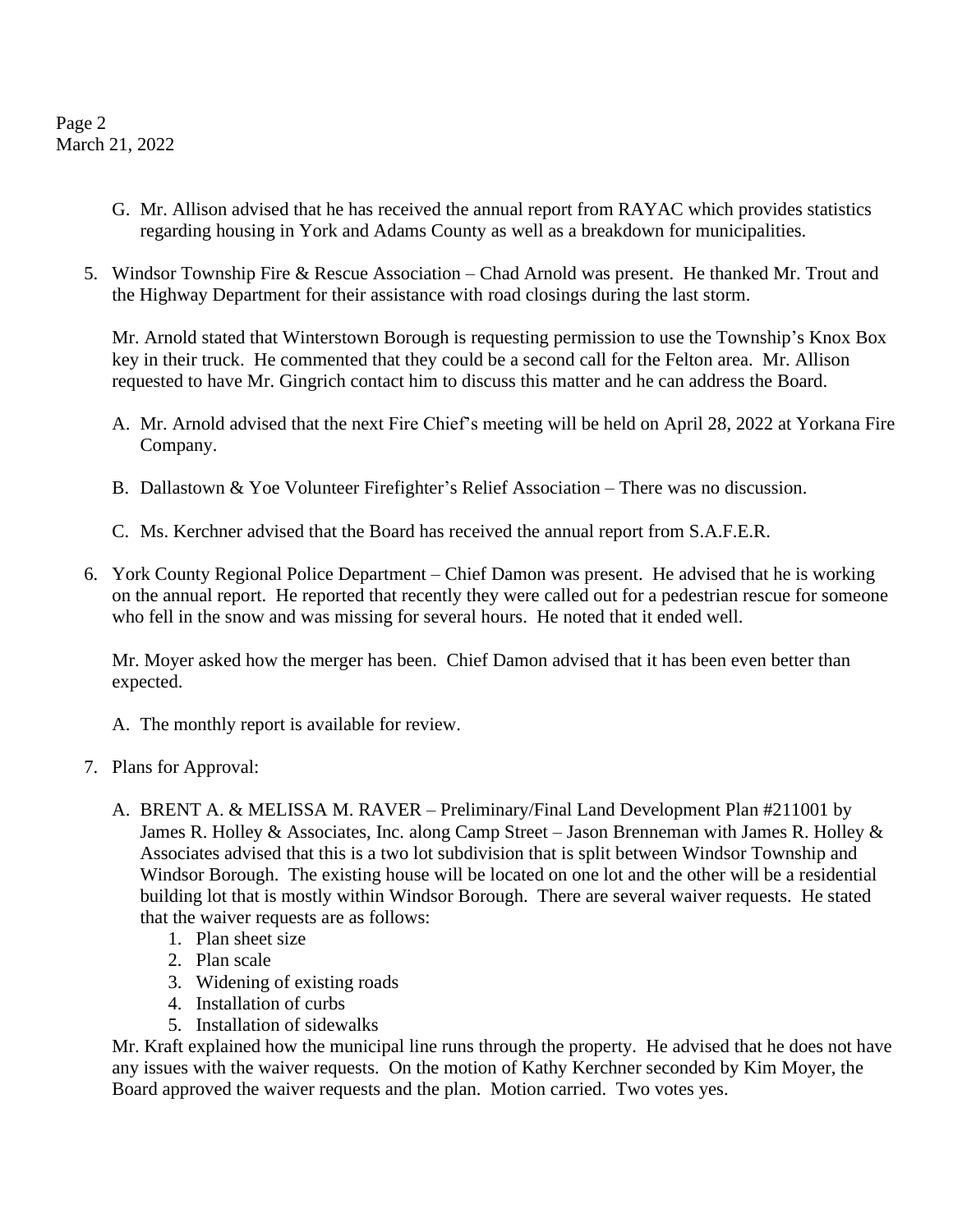## Page 3 March 21, 2022

- B. REXROTH LIMITED PARTNERSHIP & JENNIFER M. SEAKS Final Subdivision Lot Line Adjustment Plan #21-07-001.A0 by Shaw Surveying, Inc., along Zimmerman Road – Josh Myers with Shaw Surveying advised that this plan is a lot line adjustment. He stated that all comments have been addressed and there are waiver requests. However, the plan has not been signed by the owners yet. Mr. Allison recommended that the Board not take action on the plan until it has been signed. He informed Mr. Myers that his clients can stop at the Township Office to sign. The Board did not take action on the plan.
- C. HOWARD/SNOOK PROPERTIES WEST Preliminary Subdivision Plan #120817 by James R. Holley & Associates, Inc., 292 lots along E. Prospect Road, Stonewood Road & Freysville Road – Josh George with Landworks Civil Design advised that this plan has been in the works since 2012. They understand that they will need to redesign the stormwater controls so that they meet current regulations. He stated that they are making minor modifications to the street layout and do not believe that these changes would constitute a major change but wanted to verify with the Board that they would be permitted to use the same plan design.

Mr. Allison provided a drawing to the Board. He explained the proposed changes, noting that the proposed number of lots would not be increasing. He stated that it would need to be determined if this is a significant change to the overall plan. Attorney Rausch questioned the validity of the plan since it was submitted more than five years ago. Mr. Allison stated that the properties that are part of this subdivision were rezoned. The plan was submitted prior to the rezoning to fall under those Zoning Ordinance regulations. The plan has been listed on the Windsor Township Planning Commission agenda and there have been discussions regarding the plan, including the 55+ age restriction and the possible round about or traffic signal at the East Prospect Road and Freysville Road intersection. Mr. George advised that this would no longer be age restricted and YAMPO has allocated funds for improvements to this intersection. Mr. Trout questioned if this development is listed on the Chapter 94 Report. Mr. George stated that it is not but he is aware that there is capacity available.

Mr. Moyer commented that the Windsor Township Planning Commission recommended approval of the concept. Mr. George stated that they are looking for the same approval from the Board. He reiterated that the number of lots will not increase and they will comply with current stormwater regulations. Attorney Rausch advised that he does not feel that these changes are significant in nature. Mr. Kraft and Mr. Allison acknowledged that they were agreeable to the changes. It was the consensus of the Board to allow for minor design changes.

D. BOWSER DENTISTRY – Preliminary/Final Land Development Plan – Waiver request – Matthew Allen with Terraform Solutions advised that Bowser Dentistry at 845 Edgewood Road, is in need of additional parking spaces. They are proposing to add five additional spaces. He stated that this would be 1,000 square feet of additional impervious area. When the stormwater controls were installed with the development of the property, they were oversized and would accommodate this additional area. Mr. Allen stated that a construction plan could be submitted and an amended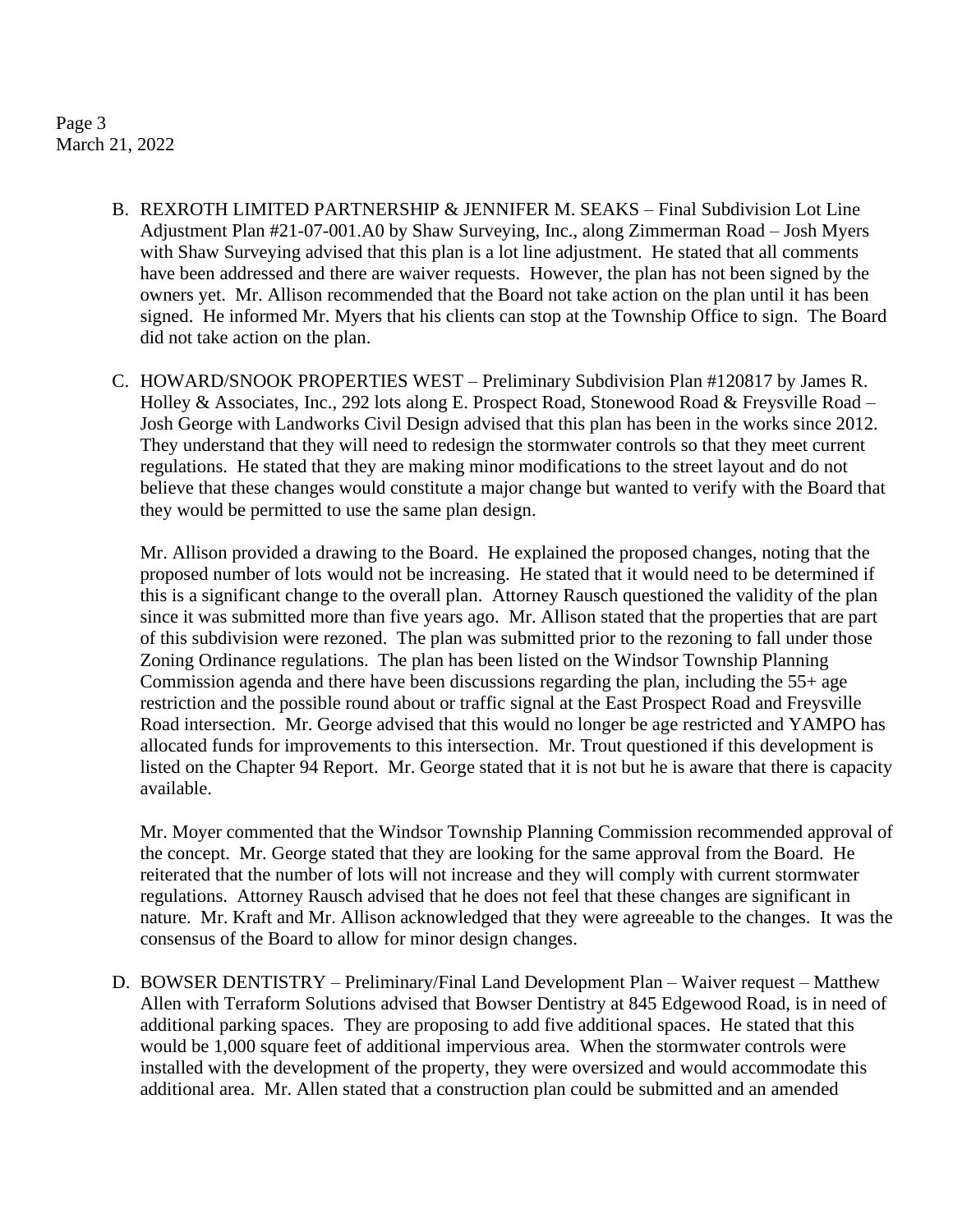Page 4 March 21, 2022

> stormwater agreement could be recorded or a land development plan would need to be done. Mr. Kraft noted that a plan would be included as part of a recorded agreement. It was noted that it would be easier to handle this with a recorded agreement rather than a land development plan. However, it is the Board's decision on how to address it. Attorney Rausch advised that he does not have an issue with this being done through a recorded stormwater management operations and maintenance agreement. On the motion of Kathy Kerchner seconded by Kim Moyer, the Board approved for the installation of five parking spaces at Bowser Dentistry subject to the recording of the Stormwater Management Operation and Maintenance Agreement. Motion carried. Two votes yes.

- 8. Township Engineer:
	- A. Engineer's Report Mr. Kraft advised that the Board has received his report.

Public Works Building Addition – Ms. Kerchner questioned the design change that was done. Mr. Kraft advised that a door was relocated to allow for a longer stretch of wall which would be better for storage purposes. He noted that this change needed to be made on all plan sets before bidding.

- B. Act 97 of 2021 Changes to reduction of surety Update Mr. Kraft advised that they are utilizing a new method now to make sure the Township is covered in all aspects of projects.
- C. Windsor Manor Pump Station elimination Payment #2 \$62,239.25 Mr. Kraft advised that Doli Construction has still not signed payment application #2 so no action should be taken.
- D. Security Reduction Kensington Phase 2B Mr. Kraft advised that he has received a security reduction request in the amount of \$172,745.10 for Kensington Phase 2B. This would bring the balance to \$182,603.30. He noted that this utilizes the 10% contingency and he is recommending approval. On the motion of Kathy Kerchner seconded by Kim Moyer, the Board approved the security reduction for Kensington Phase 2B based on the recommendation of the Township Engineer. Motion carried. Two votes yes.
- E. Community Center Additional Services Request \$86,100.00 Mr. Kraft advised that he would like to table this item. He noted that he has received comments from Met-Ed that he will be addressing with them.
- 9. Solicitor Attorney Rausch advised that he did not have anything to report.
- 10. Public Works:
	- A. Ms. Kerchner advised that the Board has received the monthly report for March. There were no questions.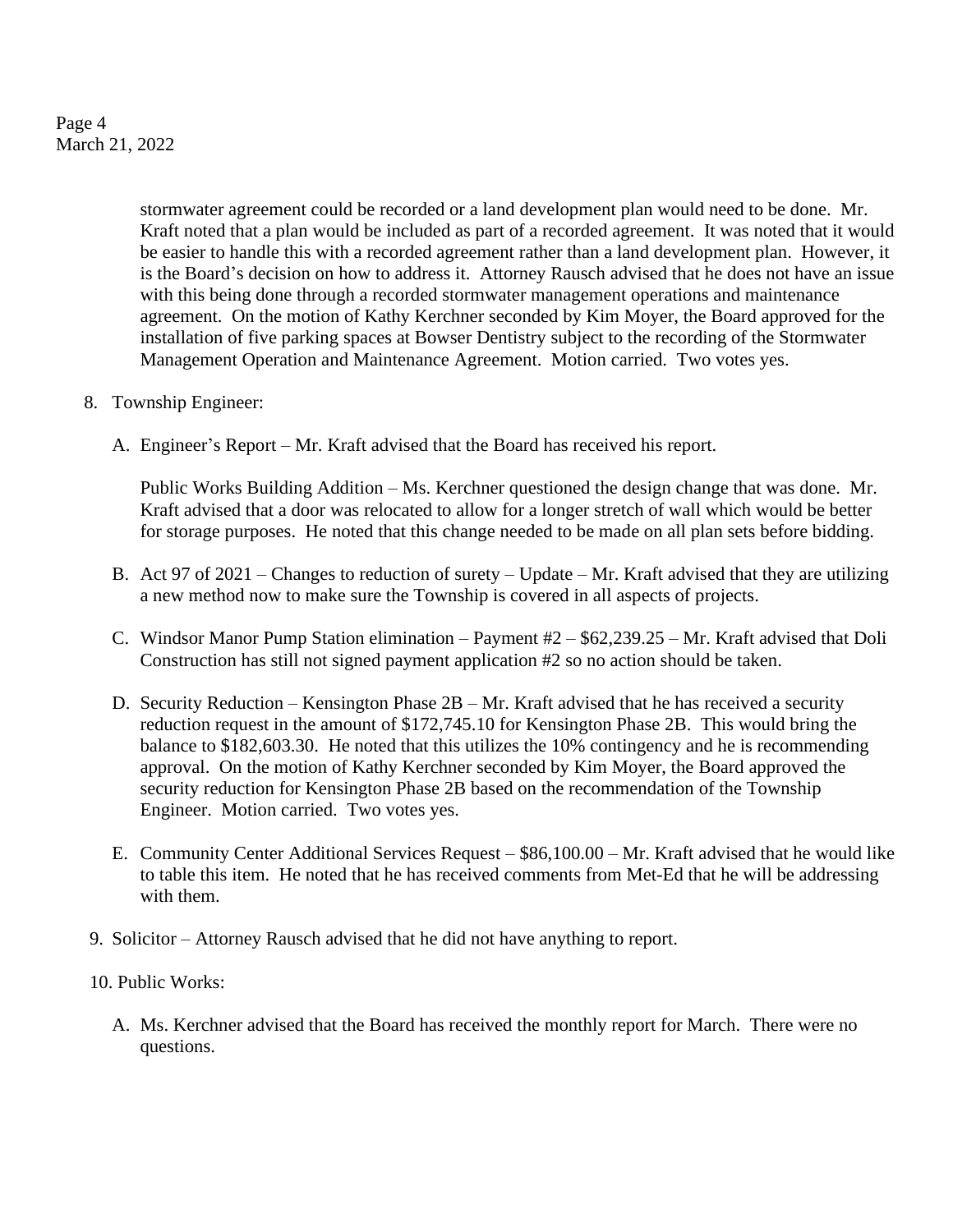Page 5 March 21, 2022

- B. Road Materials Bid Mr. Trout advised that the low bidder for blacktop is Highway Materials. The low bidder for stone is York Building Products. He noted that County Line Quarry is cheaper. However, they did not bid all different types of stone. He added that it is more convenient to pick up stone at County Line Quarry. He questioned if a bid could be accepted for them if they did not bid them all. Attorney Rausch advised that it would depend on how the bid was worded. Mr. Trout stated that the bid documents do not state that all stone must be bid. On the motion of Kim Moyer seconded by Kathy Kerchner, the Board awarded the stone bid for delivery to York Building Products, the stone bid for pickup to County Line Quarry and the blacktop bid to Highway Materials. Motion carried. Two votes yes.
- C. Line Painting Bid Mr. Trout advised that the low bidder for Line Painting is D.E. Gemmill. They have been used in the past. Mr. Allison explained that this is a joint bid with several municipalities. On the motion of Kathy Kerchner seconded by Kim Moyer, the line painting bid was awarded to D.E. Gemmill. Motion carried. Two votes yes.
- D. Bio-Diesel Inquiry Mr. Trout advised that he had provided the Board with information on biodiesel fuel. He noted that it is currently mixed with the diesel fuel that we get but it is treated. He is not aware of anyone that uses straight bio-diesel fuel. Mr. Moyer commented that it does not seem like a good option.

Ms. Kerchner questioned if the Township has reduced unnecessary trips due to the cost of fuel. Mr. Trout stated that they are avoiding taking multiple trucks to jobs when possible.

E. Bridge Inspection Reports – Needed Repairs – Mr. Trout advised that there are two bridges in the Township that are listed on the County's inspection report that are in need of repairs. They are on Circle Drive and Huson Road. He noted that the Huson Road bridge is shared with North Hopewell Township. He stated that he was not in favor of the type of bridge that had been installed in 2013 when it was replaced. Mr. Moyer asked if it has wood decking. Mr. Trout stated that it has pressure treated wood. The steel and epoxy have failed. He advised that he will need to work with North Hopewell Township on the replacement. Each Township would pay for half the cost.

Ms. Kerchner asked who inspects the bridges. Mr. Trout advised that the County puts out a bid for bridge inspection. The bid is currently awarded to HRG, Inc. They inspect the bridges and then rate them. A bridge that receives a 0 or 1 is marked as urgent. The Circle Drive bridge received a rating of 1. Mr. Allison questioned if the Township should move forward on the repairs for this bridge. Mr. Trout stated that we should. Ms. Kerchner recommended getting quotes for the work.

- F. Ms. Kerchner questioned the status of the salt and cinder supply since it was a mild winter. Mr. Trout advised that the Township has taken the required 60% of the requested amount.
- G. Mr. Trout advised that Modern Landfill will start street sweeping on April 1st.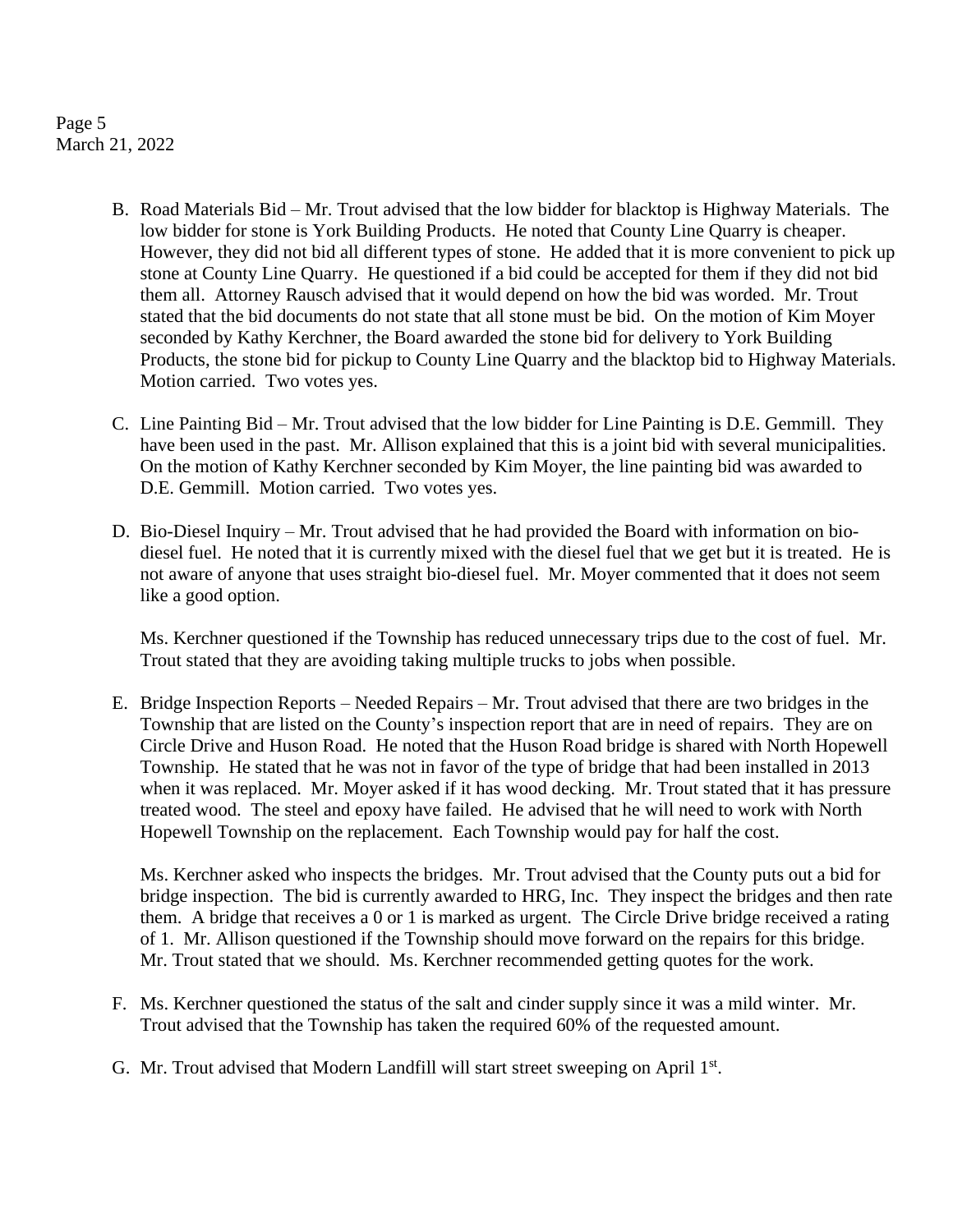Page 6 March 21, 2022

- H. Ms. Kerchner commented that Mr. Trout had noted that there is a back log with ordering trucks. Mr. Trout advised that at this time orders cannot be placed before November and then it takes eight to ten months for delivery. Currently Ford is requiring that all completed trucks must be purchased first as they are not customizing trucks at this time.
- 11. Other Business:
	- A. Ms. Kerchner advised that the Board has received the Zoning Report for February. There were no questions.
	- B. Ms. Kerchner advised that the Board has received the Township Manager Report for February. There were no questions.
	- C. Ms. Kerchner advised that the Board has received the Dog Officer Report for February. There were no questions.
	- D. Rehabilitation of Windsor Wonderland Mr. Shaffer advised that the Township has quotes from two different companies for the playground replacement. Recreation Resource sells Burke Equipment and MRC sells GameTime equipment. The current equipment is from GameTime. The Board has received a breakdown of quotes from both vendors. Included are the play structure, swings, two stand alone apparatus, picnic tables, shade structures and the poured-in-place flooring.

Mr. Allison showed the Board a sketch with the layout of the playground area. He stated that concrete has been added to reduce the amount of poured-in-place. This will allow for an area to place the picnic tables on to protect the surface. In addition, the gaga ball pit will be on concrete as that is the recommended surface. Ms. Kerchner commented that she is glad that there is no mulch and it makes sense to have the concrete areas. Mr. Allison added that by having concrete at the entrances, it should help to clean substances off people's shoes before they get to the poured-in-place flooring. It is recommended to have a hard surface against the poured-in-place surface as well.

Mr. Moyer questioned if there is a warranty on the poured-in-place surface. Mr. Shaffer advised that MRC is quoting a higher grade surface which has a 10 year warranty. The warranty with Recreation Resource is 7 years. He noted that the cost from MRC for the better flooring is cheaper than that of the lesser grade with Recreation Resource. Ms. Kerchner asked if a section was damaged if that area could be replaced. Mr. Shaffer stated that it can be replaced. He stated that when that is done, it is typically replaced with a different color to make it look intentional rather than trying to color match.

Ms. Kerchner questioned who will be fixing the drainage issue. Mr. Trout advised that the Highway Department will be completing that part of the project. Mr. Kraft explained that the grade will need to be raised. There will be an under drain installed and there will be a rain garden.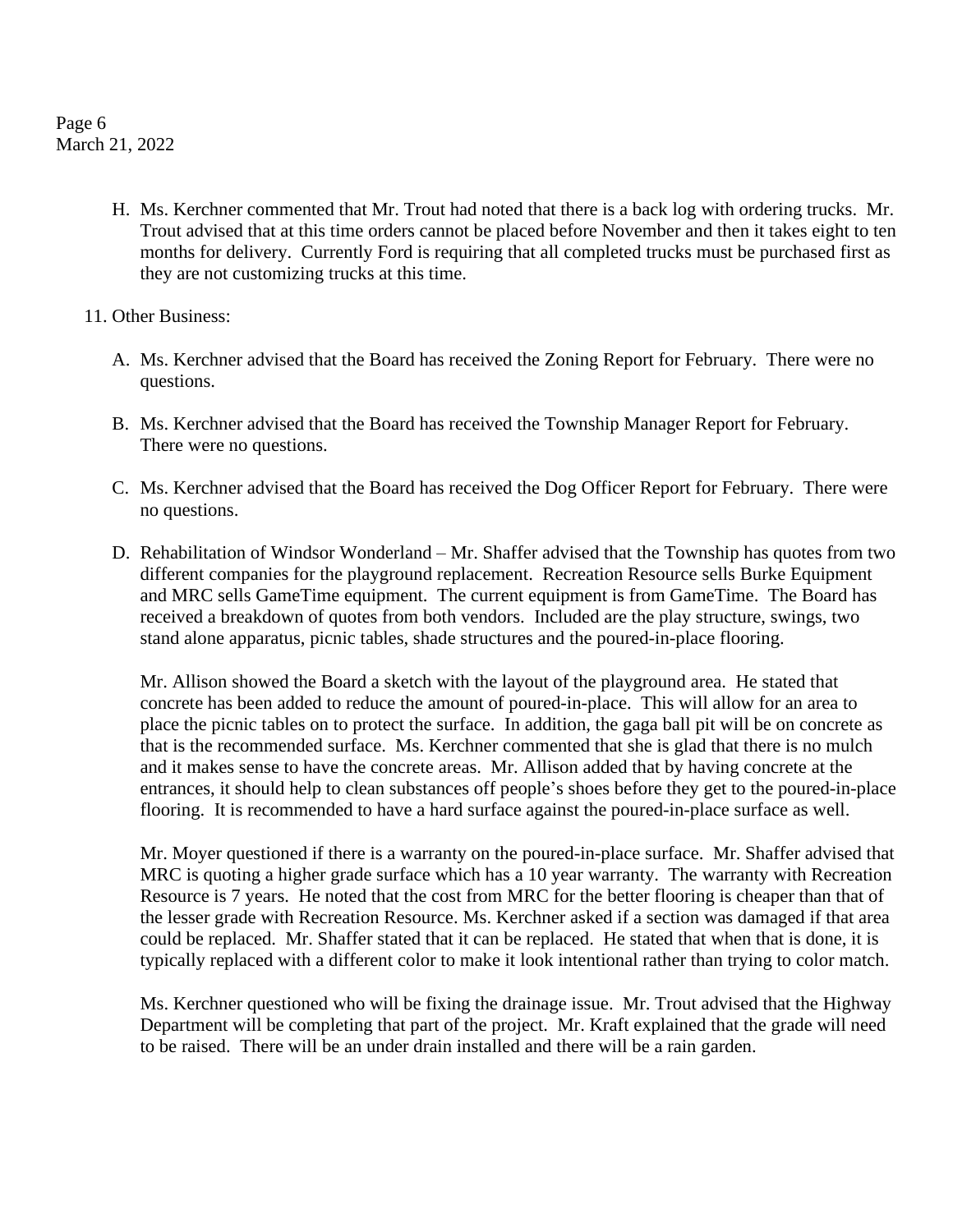Page 7 March 21, 2022

> Mr. Moyer questioned if staff prefers one playground over the other. Mr. Allison advised that they are similar but the equipment from MRC has more slides. He noted that the issue with the Recreation Resource quote is that the equipment is currently on sale and the Township would need to sign a contract by March  $31<sup>st</sup>$ . He stated that he is not sure that this is feasible. There is no timeline with MRC. He noted that they are charging a material surcharge but is hoping that they may remove it.

Ms. Kerchner asked what funding amounts have been secured. Mr. Allison advised that the Township has secured \$171,000 from the DCNR Grant and the County's Marcellus Shale Funds. The Township has partnered with Habitat for Humanity for a donation request in the amount of \$150,000 from Republic Services through their National Neighborhood Promise program. He stated that this is typically determined within 30 days.

Ms. Kerchner stated that she is very excited for the new playground. She commented that she feels it is the focal point of the Township. Mr. Allison added that this will be a major improvement. Ms. Kerchner questioned when the project could start. Mr. Allison explained that the Board needs to approve a layout and vendor. Then the next step would be to present our plans to DCNR. Once they approve them, the Township can enter into a contract.

Ms. Kerchner questioned if MRC is a local company. Mr. Shaffer stated that they are located in North Carolina but they have representatives in Pittsburgh and New Jersey.

Mr. Shaffer stated that one of the Recreation Board members had suggested changing the layout of playground area to close the entrance nearest the ballfield. He commented that he felt this should be addressed by the Board. Ms. Kerchner stated that with only have one point of egress, this could present an issue with getting in or out of the playground in an emergency. Mr. Allison added that there is only one entrance at the playground area at Cousler Park and the kids jump the fence to get out. He stated that he feels that two entrances is a better option. The Board agreed.

It was the consensus of the Board to move forward with MRC for the playground project.

E. Windsor Township Recreation Commission – Update – Mr. Shaffer advised that this is a busy time of year for youth sports. There are approximately 770 children currently registered.

Attorney Rausch questioned if the Recreation Board members are the same as those that served with WARC. Mr. Shaffer stated that they are the same.

Ms. Kerchner questioned if there is an issue with the number of fields needed based on the number of participants. Mr. Shaffer advised that some of the teams are sharing fields for practice. Ms. Kerchner asked if there is a ballfield to be located at the Community Center. Mr. Shaffer stated that there would not be. Ms. Kerchner questioned if the Township is still using the Yorkana Ballfield.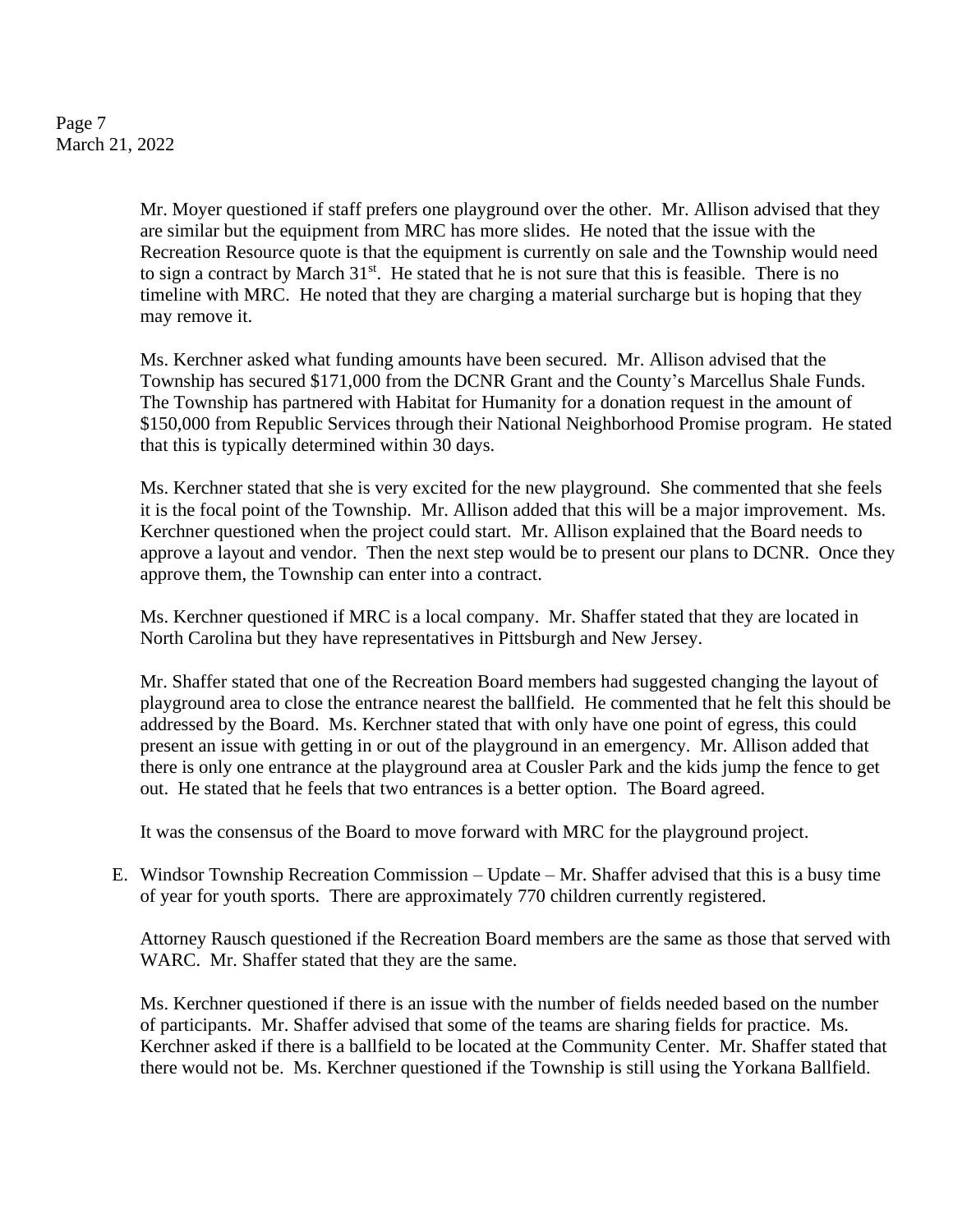Page 8 March 21, 2022

> Mr. Shaffer stated that it is being used and he may also be receiving permission to use the fields at Conrads. The fields at Clearview and LJM Elementary school are also being used as well as the Windsor Borough field. Ms. Kerchner commented that it may be necessary to pursue locating ballfields on the Public Works property. Mr. Allison advised that this is possible but it would need to be looked at to make sure that the uses were kept separate since this would bring more people to the property.

> Mr. Shaffer questioned if the Board would consider allowing the fields to be treated at the Bingo Hall. Mr. Trout commented that the grass at these field is not good quality. Ms. Kerchner asked if there is an agreement in place for the use of the fields. Mr. Shaffer stated that he had tried to get a contract signed with the owner in the past but was unable to do so. He stated that he could go back to him again. Ms. Kerchner stated that the Board may consider improvements at the field if there was a contract in place. Mr. Shaffer advised that he would reach out to the owner.

- F. Ms. Kerchner advised that the Board meeting scheduled for April 4, 2022 will be cancelled. She asked if this is posted at the office and on the Township website. Mr. Allison advised that it is.
- G. Tropical Depression Ida Update Mr. Allison advised that all of the information has been submitted to FEMA for possible reimbursement for damages due to Tropical Depression Ida. He stated that his next scheduled meeting with FEMA is March 29<sup>th</sup>. If received, the reimbursement could be approximately \$30,000.
- H. 2022 Commercial Insurance & Cyber Insurance renewals Mr. Allison advised that at last month's meeting, the Board had approved a contract with CORVUS for Cyber Insurance. He reported that the insurance agent has found another company that would offer similar coverage for less cost. This company is COALITION. Their quote is \$12,022. The quote from CORVUS was in excess of \$20,000. He noted that regardless of the insurance company, there will be several changes that will need to be made to the server in order to be accepted. Ms. Kerchner commented that the Township needs to have this coverage. On the motion of Ms. Kerchner seconded by Kim Moyer, the Board approved to change the Cyber Insurance coverage from CORVUS to COALITION and for the upgrades required by the insurance company to be completed. Motion carried. Two votes yes.

Mr. Allison advised that the reason for the increase to the General Liability policy was due to adding Windsor Area Recreation to the policy.

- I. Ms. Kerchner advised that the Board has received a copy of the 2021 Employee Training Report. There were no questions.
- J. Ms. Kerchner advised that an Electronics Recycling collection will be held on Saturday, April 23, 2022 from 9:00 a.m. to noon at the Public Works Building.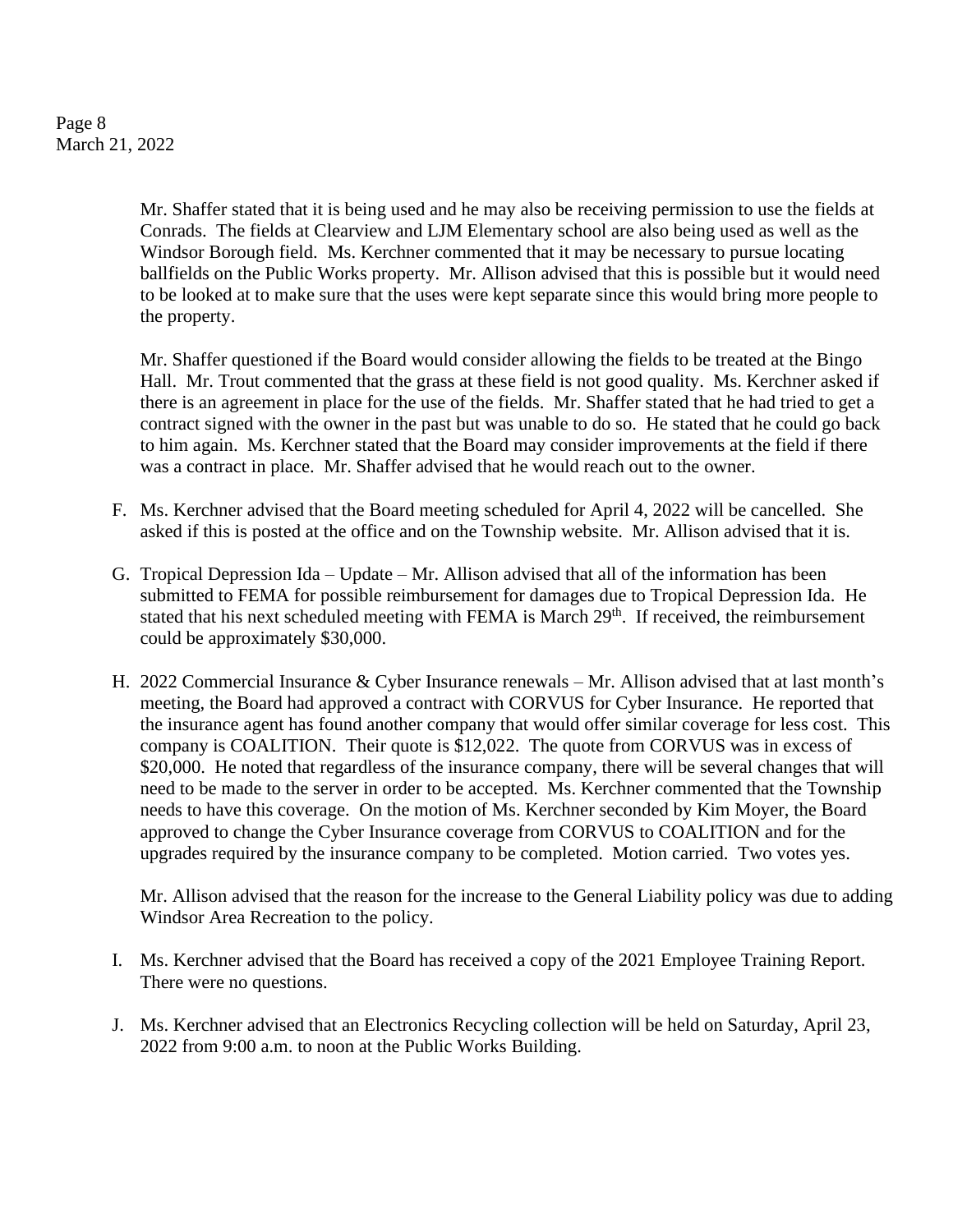Page 9 March 21, 2022

- K. Appointment of Deputy Tax Collector Mr. Allison advised that Act 18-215 requires that a Deputy Tax Collector must be appointed. He stated that Mrs. Heindel is requesting that Elizabeth Adcock be reappointed. On the motion of Kathy Kerchner seconded by Kim Moyer, Elizabeth Adcock was appointed as the Deputy Tax Collector. Motion carried. Two votes yes.
- 12. Unfinished Business:
	- A. American Rescue Plan Act funds COVID 19 quarantine Ms. Kerchner advised that there were previous discussions regarding the relaxed sick leave policy. She asked if there have been any new Covid cases with the employees. Mr. Allison stated that there have not been any recently. Ms. Kerchner commented that the relaxed policy was continued at one time to allow for employees to use sick time if they needed to be off with a child. It was noted that at a previous meeting, Attorney Rohrbaugh had stated that many employers do not regulate how sick time is used. Mr. Trout commented that he feels sick time is being misused since a doctor's note is not required. Ms. Kerchner advised that the Personnel Policy is budgeted to be rewritten this year. She stated that it may be better for the Board to readdress the sick leave policy in conjunction with the rewrite. It was the consensus of the Board to continue the relaxed sick leave policy until June 30, 2022. She added that if the Board would choose in the future to reimburse for days required for quarantining, it could be made retroactive. It was asked if it could be mandatory to have a doctor's note for sick days taken during a specific time frame. Attorney Rausch advised that he would have to research this.
- 13. Public Comment Rodney Grove, 211 Pleasant View Drive, thanked the Board for all of the effort that they put into their positions. He stated that he is present this evening because he has a concern about the Delta Road and Pleasant Grove Road intersection. He explained that there is a row of pine trees that block the sight distance when looking south on Delta Road from the stop sign on Pleasant Grove Road. He stated that he understands that both roads are State roads but questioned if there was anything the Township could do to have the trees cut back. Mr. Trout advised that he had worked with PennDOT in the past and they had been trimmed. Mr. Allison stated that the property was recently sold. The previous property owner did not want the trees cut. He stated that staff at Representative Saylor's Office had worked with PennDOT to have trimming done. He added that he believes the trees are located within the right-of-way. He advised that the Township could send a letter informing the property owner of the complaints received. Ms. Kerchner questioned if the trees are used to block the house from the road. Mr. Allison stated that the house sits back further and he believes there is a fence on the other side of the trees. Mr. Trout commented that the trees are mature and it may destroy them if they are trimmed too much. Mr. Allison recommended that Mr. Grove contact Representative Saylor's office and he will send a letter to the property owner as well.
- 14. Supervisors Comments Ms. Kerchner asked Mr. Moyer if he had any comments. Mr. Moyer did not.

Ms. Kerchner thanked the staff for all of the extra work that they are putting in while Mrs. Gunnet is on medical leave. She stated that she is thankful that the Township has good employees that work together.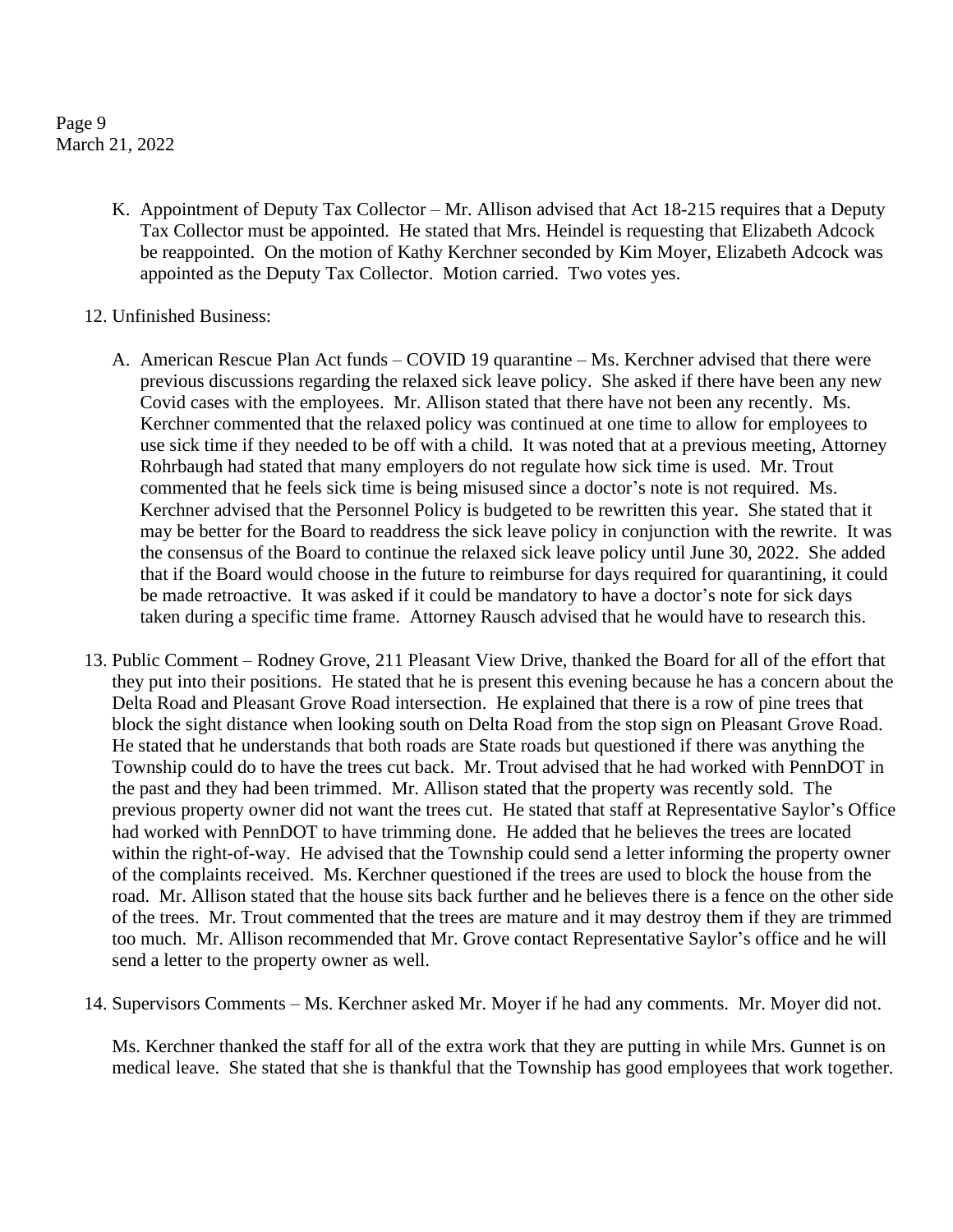Page 10 March 21, 2022

- 15. On the motion of Kathy Kerchner seconded by Kim Moyer, the bills were approved. Motion carried. Two votes yes.
- 16. The meeting of the Windsor Township Board of Supervisors adjourned at 8:20 p.m.

Respectfully submitted,

Katherine A. Kerchner Chairperson